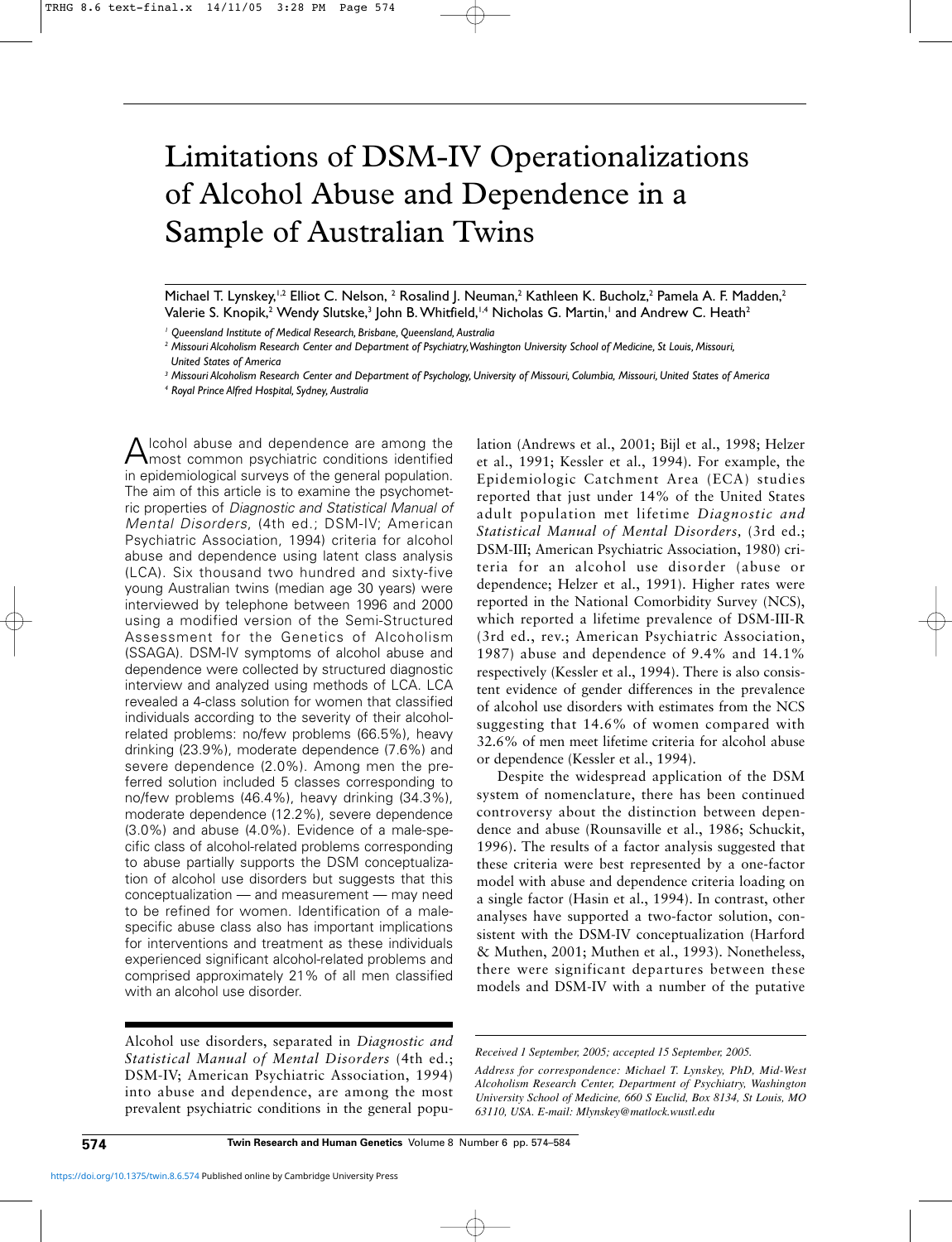'abuse' criteria loading on the 'dependence' factor and vice versa.

Additionally, Schuckit and Simon (2001) noted that abuse and dependence share similar predictors leading them to suggest that the two categories should be combined. Several studies have also reported that there is only moderate to poor agreement between diagnoses of alcohol abuse (or, for *International Classification of Diseases*, misuse) between different systems of nomenclature, again leading to some doubt over the validity of this diagnosis (Hasin et al., 1996, 1997; Pull et al., 1997). Nonetheless, a number of prospective studies have now reported that the majority of individuals meeting criteria for abuse do not progress to dependence, a finding that has been used to support the diagnostic utility of abuse (Hasin et al., 1997; Schuckit et al., 2000, 2001).

One further approach to studying the distinction between abuse and dependence involves the use of latent class analysis (LCA; McCutcheon, 1987). These analyses rest on the assumption that correlations between individual symptoms can be explained by the existence of a number of mutually exclusive classes and that the endorsement probabilities for each symptom are class-specific. A major advantage of LCA is that it allows assignment of individuals to specific classes on a probabilistic basis. The results of previous LCA analyses of alcohol-related symptom data have *not* supported the existence of a qualitatively distinct symptom class representing abuse, but have concluded that alcohol-related symptomatology can best be represented by a model in which different classes fall along a continuum of severity, with each successive class characterized by higher endorsement probabilities for all criteria (Bucholz et al., 1996; Heath et al., 1994; Nelson et al., 1998). There have been differences between the preferred models reported by these studies and, in particular, the number of separate classes identified has varied: Heath et al. (1994) reported a five-class solution while Bucholz et al. (1996) and Nelson et al. (1998) both reported four-class solutions ranging from the asymptomatic to the severely dependent.

In contrast to these analyses, an analysis of male Swedish temperance board registrations suggested the presence of five qualitatively distinct subtypes of alcoholism (Kendler et al., 1998): multiple cause registrants with early onset, multiple cause registrants with late onset, and three classes of single cause registrants corresponding to those registered for driving under the influence, those registered for public drunkenness and those registered for alcohol related crime. Nonetheless, this typology, which was supported by external validation indicating unique correlates of class membership, does not map directly to the abuse and dependence distinction in DSM-IV.

Thus, the results of previous LCA of alcohol abuse and dependence symptoms have produced mixed results. However, relatively few studies have examined

this issue and, as yet, there has been no study examining the issue within a general population sample of both males and females: the existing studies have been based either on the analysis of temperance board registrations (Kendler et al., 1998), high-risk family members of people clinically ascertained (Bucholz et al., 1996) and/or on samples of males only (Heath et al., 1994; Kendler et al., 1998). While the analyses of Nelson et al. (1998) included both males and females from the general population, they focused on transitions across time in symptomatology. This article presents a LCA of symptoms of alcohol use disorders using data from a general population of male and female Australian twin pairs.

## **Methods**

## **Sample**

Participants were young adult twins born between 1964 and 1971 from a volunteer adult twin panel maintained by the Australian National Health and Medical Research Council. As described elsewhere (Heath et al., 2001; Knopik et al., 2004; Nelson et al., 2002), they were originally recruited as children during the period 1980 to 1982, through systematic appeals to parents through Australian school systems and mass media appeals, and were drawn from all socioeconomic strata. Respondents (*N* = 2774 men, *N* = 3430 women) completed a telephone diagnostic interview during the period 1996 to 2000, at a median age of 30 years. The original volunteer twin panel comprised a total of 4262 pairs believed to be born between 1964 and 1971. A total of 235 pairs were never successfully retraced as adults and an additional 17 pairs where at least one twin pair had participated in the 1989 questionnaire survey could not be retraced. Four pairs were found to have a year of birth that made them ineligible for the study. After excluding these pairs, the final response rate was 77.4%.

## **Assessment**

Twins completed a telephone diagnostic interview that was adapted for telephone administration from the Semi-Structured Assessment for the Genetics of Alcoholism (SSAGA; Bucholz et al., 1994; Hesselbrock et al., 1999), and updated for DSM-IV diagnostic criteria (American Psychiatric Association, 1994). The diagnostic interview included lifetime assessments of DSM-IV alcohol dependence and abuse, major depressive disorder, and childhood conduct disorder, as well as nondiagnostic assessments of drinking history (quantity, frequency and frequency of drinking to intoxication during the respondent's heaviest drinking period, which was required to be of at least 12 months' duration). Twins also reported on whether they believed that their co-twin had ever been an excessive drinker or had alcohol-related problems (Slutske et al., 1998). The interview proceeded only after verbal consent had been obtained from the interviewees. Consent procedures were reviewed and approved by the Human Studies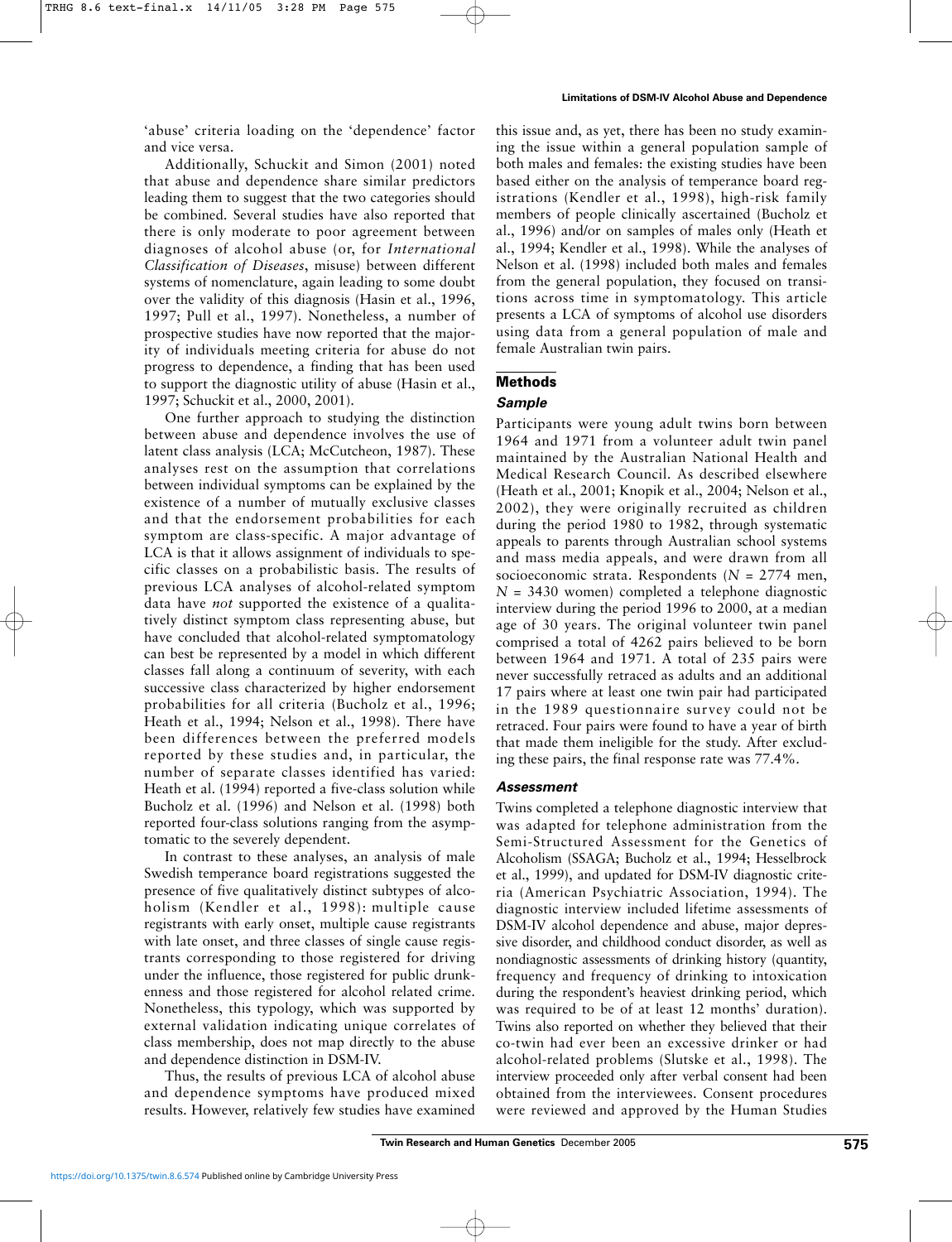Committee at Washington University School of Medicine, and the Ethics Committee at Queensland Institute of Medical Research.

## **Alcohol Dependence**

Alcohol dependence was determined based on DSM-IV criteria, using a computer algorithm that took into account respondents' reporting of clustering of three or more alcohol dependence symptoms in the same 12-month period. We report lifetime prevalence of alcohol dependence according to both broad and narrow criteria. For broad dependence, we (a) coded tolerance as positive if a respondent either reported the subjective experience of being able to drink much more before getting drunk or feeling the effects of alcohol, compared to when he or she started drinking regularly, or if the respondent reported at least a 50% increase in the number of drinks needed to get drunk or feel an effect, compared to when he or she started drinking regularly, and (b) interpreted literally the criterion 'substance often taken in larger amounts or over a longer period that was intended'. For narrow dependence, we used only (a) subjective reports of tolerance, and (b) coded respondents positive for 'use more than intended' only if they specifically indicated that this involved often getting drunk when they didn't want to. The latter narrow operationalizations of tolerance and 'use more than intended' were used in the LCA described below.

DSM-IV cites continued use of alcohol despite recurrent blackouts as an example of the 'continued use' dependence criterion. Therefore, in both broad and narrow operationalizations, we coded respondents as positive for continued use if they reported recurrent blackouts in the same 12-month period. However, we cannot exclude the possibility of false positive responses to this item where respondents did not view the occurrence of multiple blackouts as an undesirable outcome, as we did not explicitly query this possibility.

# **Alcohol Abuse**

In the assessment of alcohol abuse we did not impose the requirement of recurrent problems within the same 12-month period. In the case of recurrent alcoholrelated arrests, previous work had shown that endorsement of this item for a single 12-month period would be too rare to be useful for analysis (Heath & Martin, 1994). For other abuse items, recurrence was implied by the wording of questions (e.g., 'often drove etc. when you had had a lot to drink or too much to drink'; 'drinking caused serious or repeated problems in any marriage or romantic relationship').

# **Analyses**

In preliminary descriptive analyses, endorsement frequencies for alcohol dependence and abuse symptom criterion items ('symptom groups' such as tolerance, withdrawal) were calculated using SAS (SAS Institute Inc., 1996). To investigate further the clustering of criterion items, latent class models were fitted to observed symptom profiles separately by gender, using the Latent Class Analysis Program (LCAP; Neuman et al., 1999; Statistical Genetics Group, 2002). In fitting LCA models to twin data, we ignored the correlation between observations on twin pairs. Ignoring statistical clustering in this way will not bias estimates of model parameters, but invalidates traditional goodness-of-fit criteria, in particular the Bayes Information Criteria (BIC) measure, as it involves a correction factor which is in part a function of total sample size would be ultraconservative (i.e., because twin pairs are correlated, the effective sample size should be less than the total number of twins), while Akaike's Information Criterion (AIC) and likelihood ratio criteria would tend to overestimate the required number of classes. As our primary interest was in our ability to identify meaningful 'abuse' and 'dependence' classes, we used a heuristic approach to determine the number of classes that could usefully be estimated for each gender, comparing the most likely class assignment for every respondent in successive solutions as the number of estimated classes was increased, with data summarized in the form of a probability tree showing the reassignment of subjects assigned to a given class in the *n*-class solution to different classes in the  $(n + 1)$ –class solution. This allowed us to determine whether meaningful subdivision of classes was occurring as additional classes were estimated.

To investigate the discriminant validity of our preferred LCA solutions in males and females, we tested for associations between class membership and (a) DSM-IV–based alcohol dependence and abuse diagnoses, (b) respondents' reported drinking histories, (c) respondents' self-reports (and, for respondents from complete pairs, ratings by co-twin) of excessive drinking and alcohol-related problems, as well as selfreports of treatment-seeking. Each individual was assigned the most probable class membership associated with their self-report symptom profile under the preferred latent class model. Dummy predictor variables were created for membership in classes 2 … *n*, using the first (no/minimal problem) class as the reference group, and regression models were fitted using STATA (StataCorp, 1999). For alcohol diagnoses and symptom group data, where age-of-onset information was available, Kaplan–Meier product-limit survival curves were estimated, and differences as a function of class membership were tested under a Cox regression model by Wald chi-square test, using the Huber–White robust variance estimator to correct for nonindependence of observations on twin pairs. For other variables, logistic regression models were fitted, with the Huber–White adjusted Wald chi-square again used for comparisons across classes.

Diagnostic questions and quantitative alcohol consumption questions in the interview were skipped for those who reported only minimal alcohol use, who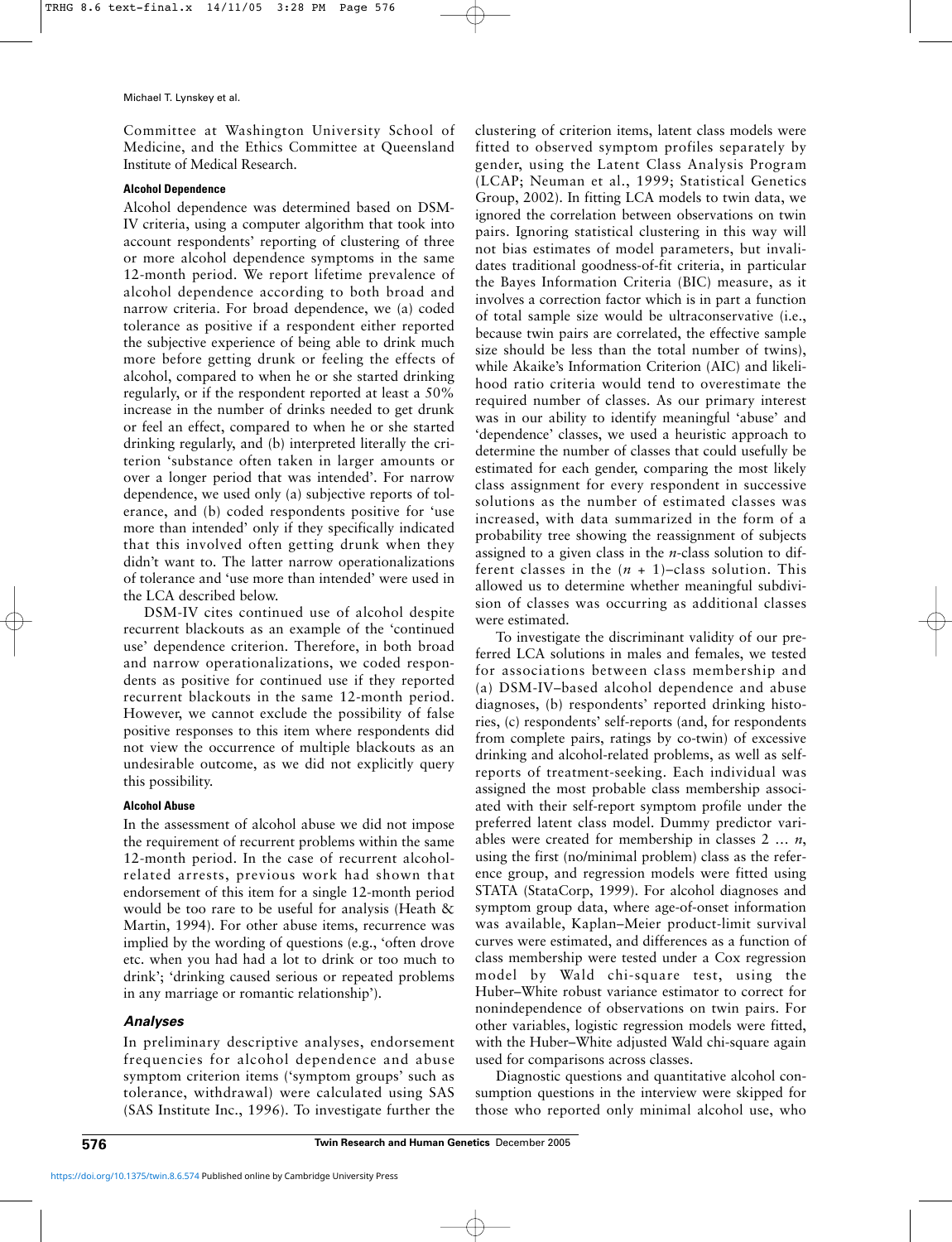Endorsement Probabilities for DSM-IV Alcohol Dependence and Abuse Criteria for Regular Drinkers

|                                                            | Endorsement<br>probabilities (%) |     |
|------------------------------------------------------------|----------------------------------|-----|
|                                                            | Women                            | Men |
| Tolerance                                                  | 38                               | 55  |
| Withdrawal                                                 | 5                                | 9   |
| Use in larger amounts/over longer period than intended     | 23                               | 29  |
| Persistent desire/unsuccessful efforts to cut down or quit | 16                               | 27  |
| Great deal of time using/recovering                        | 8                                | 17  |
| Important activities given up                              | 4                                | 8   |
| Continued use despite emotional/physical problems          | 14                               | 26  |
| Interference with major role obligations                   | 6                                | 14  |
| Hazardous use                                              | 13                               | 27  |
| Recurrent alcohol-related arrests                          |                                  | 9   |
| Recurrent social/interpersonal problems                    | 6                                | 18  |

we shall characterize as nonregular drinkers. These were individuals who had never been drunk and had never used alcohol as often as once a month for 6 months or longer  $(N = 210$  women,  $N = 65$  men). LCA analyses excluded these individuals, as well as those who were lifetime abstainers (32 women, 34 men) and those with only partial diagnostic data (8 women, 4 men). Individuals who had used alcohol regularly but had never had as many as 5 standard drinks in a 24-hour period ( $N = 327$  women,  $N = 47$ men) were asked quantitative consumption items, but were not asked diagnostic items. These individuals were imputed as having no abuse or dependence symptoms for inclusion in the LCA analyses.

## **Results**

This young Australian cohort was a heavy drinking cohort: approximately 89% of men, and 69% of women reported having consumed respectively nine or more standard drinks, or seven or more standard drinks on a single occasion. Using narrow criteria for DSM-IV dependence, 7.4% of women and 15.1% of men (8.0% of female regular drinkers, 15.7% of male regular drinkers), reported a history of alcohol dependence, with these proportions increasing to 16.1% and 31.0% (16.8% and 31.8% for regular drinkers) if broad criteria were used. Endorsement frequencies for DSM-IV dependence and abuse symptom groups in regular drinkers  $(N = 2700 \text{ men}, N = 3204 \text{ women})$ are summarized by gender in Table 1.

#### **Alcohol Problem Latent Classes**

The conservative BIC criterion suggested that three latent classes were needed to account for the observed symptom clustering in both women and men, while AIC and likelihood ratio chi-square criteria continued to show significant improvements in fit beyond the sixclass solution. In men, 'Dependence' and 'Abuse' (AB)

classes emerged by the four-class solution, and by the five-class solution separate 'Moderate Dependence' (MD), 'Severe Dependence' (SD) and AB classes were identified (Figure 1a). In the six-class solution (not shown), the 'No Problem', 'Heavy Drinking' (HD), AB and SD classes were retained and the five-class MD class had split into two moderate dependence groups, suggesting there was little further insight to be gained from estimating more than five classes. In women, MD and SD classes emerged by the four-class solution, and in the five-class solution the MD class split into two MD classes, but with symptom endorsement profiles that did not replicate the male six-class MD classes (Figure 1b). Estimating additional classes in women led to further subdivision of the MD and SD classes, but did not identify a separate AB class.

When the male five-class solution was used to assign most probable class membership to the female symptom data, only 11 women (with 11 distinct symptom profiles) were unambiguously assigned to the male-type AB class, with an additional 5 women (with 4 associated symptom profiles) having roughly equal probabilities of assignment to the male-type AB and male-type HD classes. Using the male five-class solution, estimated prevalence of the AB class in women was 1.2%. Thus, even in this large sample of heavydrinking women, clustering of abuse symptoms in those reporting few or no dependence symptoms was too rare to support further investigation of this group of women. In what follows, therefore, we focus on the male five-class and female four-class solutions.

Figures 2a and 2b summarize symptom endorsement probability profiles for the five male and four female classes. For the SD classes (3.2% lifetime prevalence in men, 2.0% in women), broadly comparable symptom endorsement probabilities were observed for men and women, with men more likely than women to acknowledge tolerance and spending a great deal of time using or recovering from the effects of alcohol, and women more likely than men to report giving up important activities because of their drinking. SD men were more likely than women to endorse the abuse symptoms of interference with major role obligations, hazardous use, and especially recurrent arrests. For the MD classes (12.2% lifetime prevalence in men, 7.6% in women), while tolerance, withdrawal, and 'use more than intended' were endorsed equally by both sexes, other endorsement probabilities were higher for men than women, thus males assigned to the MD class on average had more severe problems than the women. 'Use more than intended' did not discriminate between MD and SD classes in either gender; difficulty quitting also did not discriminate between MD and SD classes in men. For all dependence and abuse symptoms, endorsement probabilities were lower for the HD class (34.9% lifetime prevalence in men, 23.9% in women) than for the MD class, though somewhat elevated for tolerance, use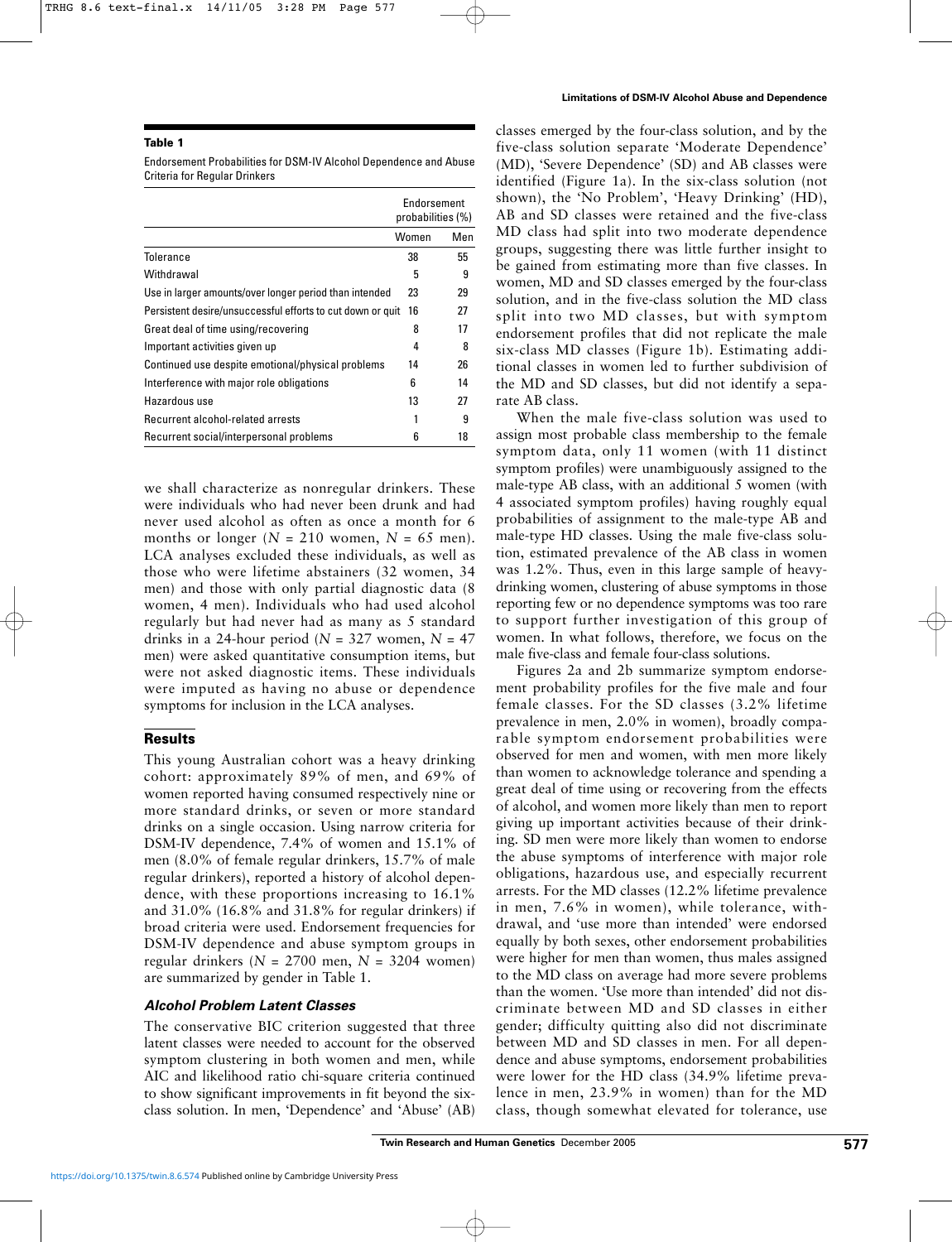

#### **Figure 1a and 1b**

Changes in most probable class assignment in LCA one- to five-class solutions in (a) men, (b) women. Shown are conditional probabilities that an individual assigned to class i in the n-th class solution will be assigned to class j in the  $(n + 1)$ -th class solution; for example, 74% of men are assigned to the 'no/few problem' class in the two-class solution, of whom 31.1% are assigned to the problem-drinking class in the three-class solution. Probabilities less than .01 are omitted. Also shown (in square brackets) are the proportions assigned to each class, based on the most probable class membership.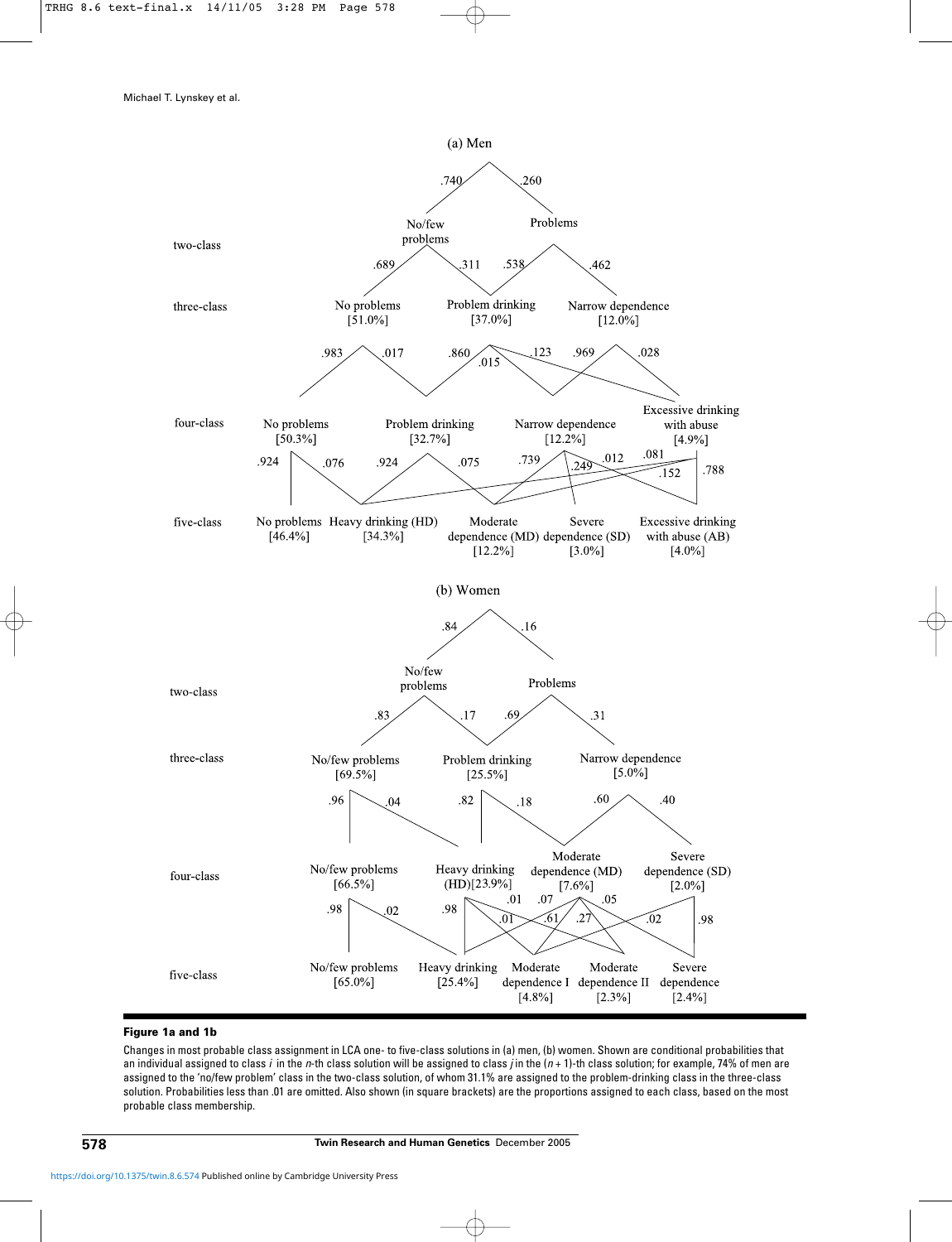

#### **Figure 2a and 2b**

Symptom endorsement probabilities as a function of class membership in (a) men (five-class solution) and (b) women (four-class solution).

more than intended, difficult quitting, and use despite physical/emotional problems dependence items, and for hazardous use and interference with responsibilities.

The male-specific AB class was characterized by relatively high endorsement probabilities for tolerance and for continued drinking despite physical or emotional problems caused by alcohol, and also moderately high

endorsement probabilities for the abuse symptoms. However, for all dependence symptoms except tolerance, endorsement probabilities were significantly lower for those assigned to the AB class compared to the MD class (*p* < .05 in all cases by Wald chi-square test). Furthermore, with the exception of tolerance and continued use criteria, endorsement rates for other dependence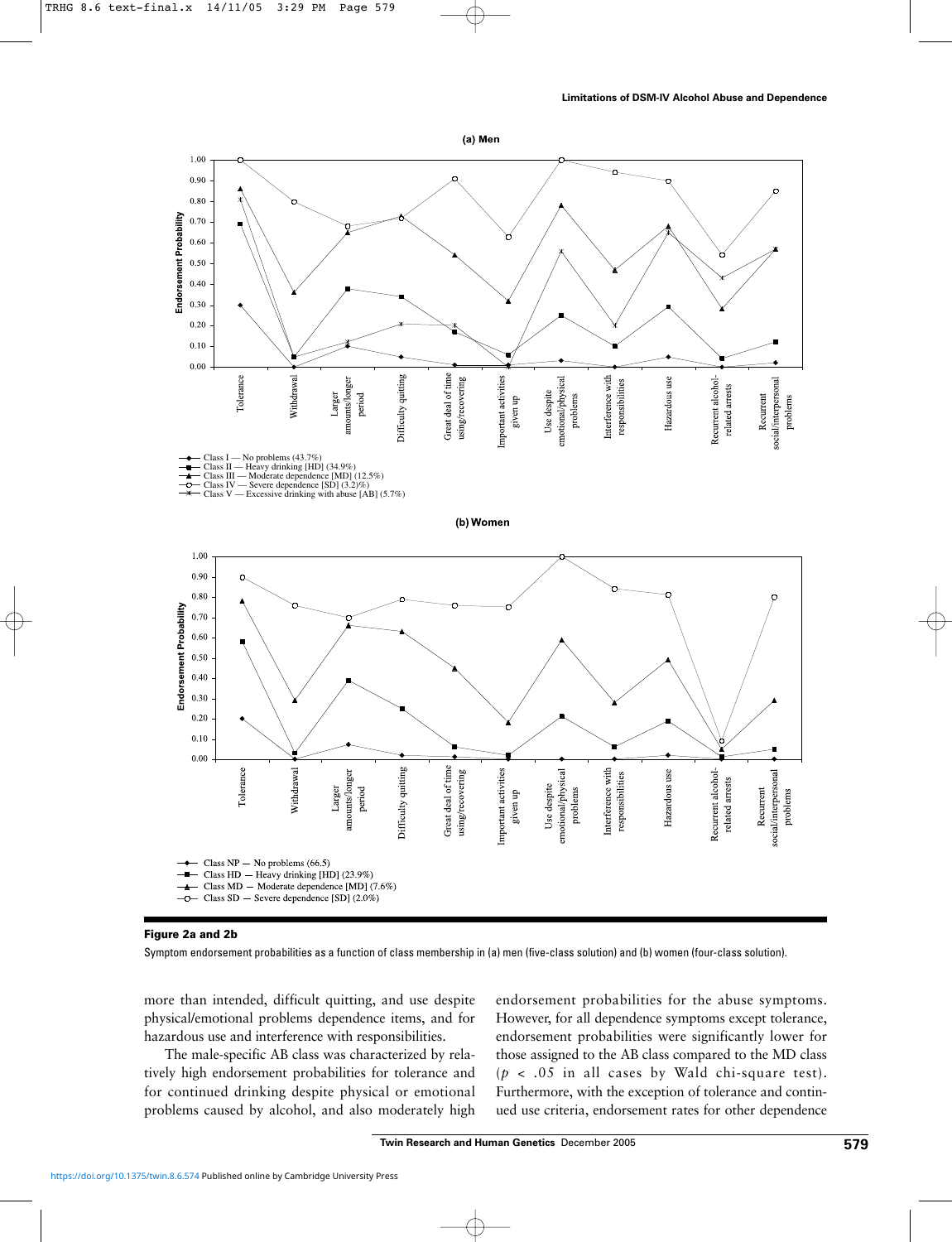Self-Report Alcohol Consumption History as a Function of Latent Class

|                                                           |                                          | Women                           |                                                       | Men                                      |                              |                                 |                                                       |
|-----------------------------------------------------------|------------------------------------------|---------------------------------|-------------------------------------------------------|------------------------------------------|------------------------------|---------------------------------|-------------------------------------------------------|
|                                                           | Heavy<br>drinkers<br>(HD)<br>$(N = 768)$ | Moderate<br>(MD)<br>$(N = 243)$ | Severe<br>dependence dependence<br>(SD)<br>$(N = 65)$ | Heavy<br>drinkers<br>(HD)<br>$(N = 926)$ | Abuse<br>(AB)<br>$(N = 109)$ | Moderate<br>(MD)<br>$(N = 329)$ | Severe<br>dependence dependence<br>(SD)<br>$(N = 82)$ |
| Drinking during heaviest 12-month period                  |                                          |                                 |                                                       |                                          |                              |                                 |                                                       |
| 5 or more drinks in a day, at least 3–4 days per week (%) | 19                                       | 47 <sup>c</sup>                 | 71 <sup>a</sup>                                       | 40                                       | 63 <sup>d</sup>              | 68 <sup>c</sup>                 | 87 <sup>a</sup>                                       |
| Drunk $-$ at least weekly $(\%)$                          | 47                                       | 75°                             | 95a                                                   | 63                                       | 79 <sup>d</sup>              | 85c                             | 95a                                                   |
| — at least 3–4 days per week $(\%)$                       | 6                                        | 24 <sup>c</sup>                 | 57 <sup>a</sup>                                       | 13                                       | 25 <sup>d</sup>              | 33c                             | 59a                                                   |
| Drinks per typical drinking occasion                      |                                          |                                 |                                                       |                                          |                              |                                 |                                                       |
| $-5$ or more (%)                                          | 52                                       | $67^\circ$                      | 68                                                    | 65                                       | 82 <sup>d</sup>              | 75°                             | 90 <sup>a</sup>                                       |
| $-7$ or more (%)                                          | 25                                       | 40 <sup>c</sup>                 | 48                                                    | 40                                       | 57 <sup>d</sup>              | 54 <sup>c</sup>                 | 67 <sup>a</sup>                                       |
| $-9$ or more (%)                                          | 12                                       | 21 <sup>c</sup>                 | 38 <sup>a</sup>                                       | 23                                       | 41 <sup>d</sup>              | 33c                             | 51 <sup>a</sup>                                       |
| Maximum one-day consumption                               |                                          |                                 |                                                       |                                          |                              |                                 |                                                       |
| Median (# of standard drinks)                             | 13                                       | 16 <sup>c</sup>                 | 23                                                    | 25                                       | 35                           | 30                              | 38                                                    |
| 75th percentile (# of standard drinks)                    | 19                                       | 25                              | 30                                                    | 33                                       | 45                           | 38                              | 50                                                    |
| $-$ 15 or more (female)/30 or more (male) (%)             | 41                                       | 64                              | 80 <sup>a</sup>                                       | 40                                       | 64 <sup>d</sup>              | 59°                             | 78 <sup>a</sup>                                       |
| $-20$ or more (female)/40 or more (male) (%)              | 23                                       | 39 <sup>c</sup>                 | 55a                                                   | 14                                       | 39 <sup>d</sup>              | 25c.e                           | 49 <sup>a</sup>                                       |
| Quantitative tolerance measures                           |                                          |                                 |                                                       |                                          |                              |                                 |                                                       |
| > 6 drinks before getting drunk (%)                       | 52                                       | $64^\circ$                      | 70                                                    | 81                                       | 89                           | 88c                             | 94                                                    |
| > 9 drinks before getting drunk (%)                       | 24                                       | 37 <sup>c</sup>                 | 45                                                    | 54                                       | 65 <sup>d</sup>              | 65°                             | 74                                                    |
| > 12 drinks before getting drunk (%)                      | 6                                        | 10 <sup>c</sup>                 | 20 <sup>a</sup>                                       | 25                                       | 38 <sup>d</sup>              | $32^{\circ}$                    | 44 <sup>a</sup>                                       |
| > 6 drinks, at least 50% increase (%)                     | 39                                       | 49 <sup>c</sup>                 | 58                                                    | 68                                       | 76                           | $74^\circ$                      | 87 <sup>a</sup>                                       |
| > 9 drinks, at least 50% increase (%)                     | 19                                       | 31 <sup>c</sup>                 | 42                                                    | 48                                       | 60 <sup>d</sup>              | 57 <sup>c</sup>                 | 70 <sup>a</sup>                                       |

Note: All comparisons are by Wald chi-square test, and are adjusted for the nonindependence of observations on twin pairs.

 $a = SD > MD$ ,  $p < .05$ ;  $b = MD > AB$ ,  $p < .05$ ;  $c = MD > HD$ ,  $p < .05$ ;  $d = AB > HD$ ,  $p < .05$ ;  $e = MD > HD$ ,  $p < .05$ .

criteria were either no higher in the AB than in the male HD class, or were actually significantly lower in the AB class than in the male HD class, while endorsement probabilities for abuse symptoms were significantly higher in the AB class than in the male HD class (*p* < .05 in all cases).

#### **Latent Class Assignment and DSM-IV Diagnoses of Abuse and Dependence**

Using the narrow operationalization of DSM-IV dependence criteria, 96.8% of SD men were classified by DSM-IV as dependent, 3.2% as abusers (99.1% and 0.9% using broad dependence criteria); 72.6% of MD men as dependent, 26.9% as abusers and 0.5% as unaffected (91.8%, 7.6% and 0.6% using broad criteria); and 7.1% of the AB class as dependent, 88.3% as abusers and 4.6% as unaffected (49.5%, 45.9% and 4.7% using broad criteria). In women, 95.6% of the SD class were classified as dependent using the narrow operationalization, 4.4% as abusers (99.5% and 0.5% by broad criteria); and 55.0% of the MD class was classified as dependent, 39.7% as abusers, and 5.3% as unaffected (80.8%, 13.9% and 5.3% using broad criteria). Some 8.9% of HD men and 4.1% of HD women were classified as dependent by DSM-IV narrow criteria (but 43.3% and 33.0% by broad criteria), and an additional 56.0% and 40.4% as abusers (31.5% and 27.3% using broad dependence criteria).

## **Associated Drinking Histories**

In both sexes, SD and MD individuals were significantly differentiated by their drinking histories (Table 2). Predictably, men reported higher levels of consumption than women from a comparable severity class, although frequency of drinking to intoxication was almost identical for the SD women and men. The same measures also differentiated MD individuals from HD individuals, and also differentiated male AB individuals from HD individuals. What was most striking, however, was the absence of differences in consumption indices for men from the AB and MD classes. These two groups did not differ on measures of frequency of heavy drinking or drinking to intoxication or typical consumption during their heaviest drinking period. The AB group was, however, significantly more likely to report high consumption levels for maximum number of drinks in a single day.

## **Treatment Seeking and Perception of Problems**

In both men and women, SD cases were more likely than MD cases, and MD cases more likely than those in the HD class to perceive themselves, and to be perceived by their co-twin, as being an excessive drinker or having problems with alcohol; to discuss drinking problems with a professional, or want to discuss problems even if they didn't; and to be treated for a drinking problem (Table 3). AB men were significantly less likely than MD men to report that they had been an excessive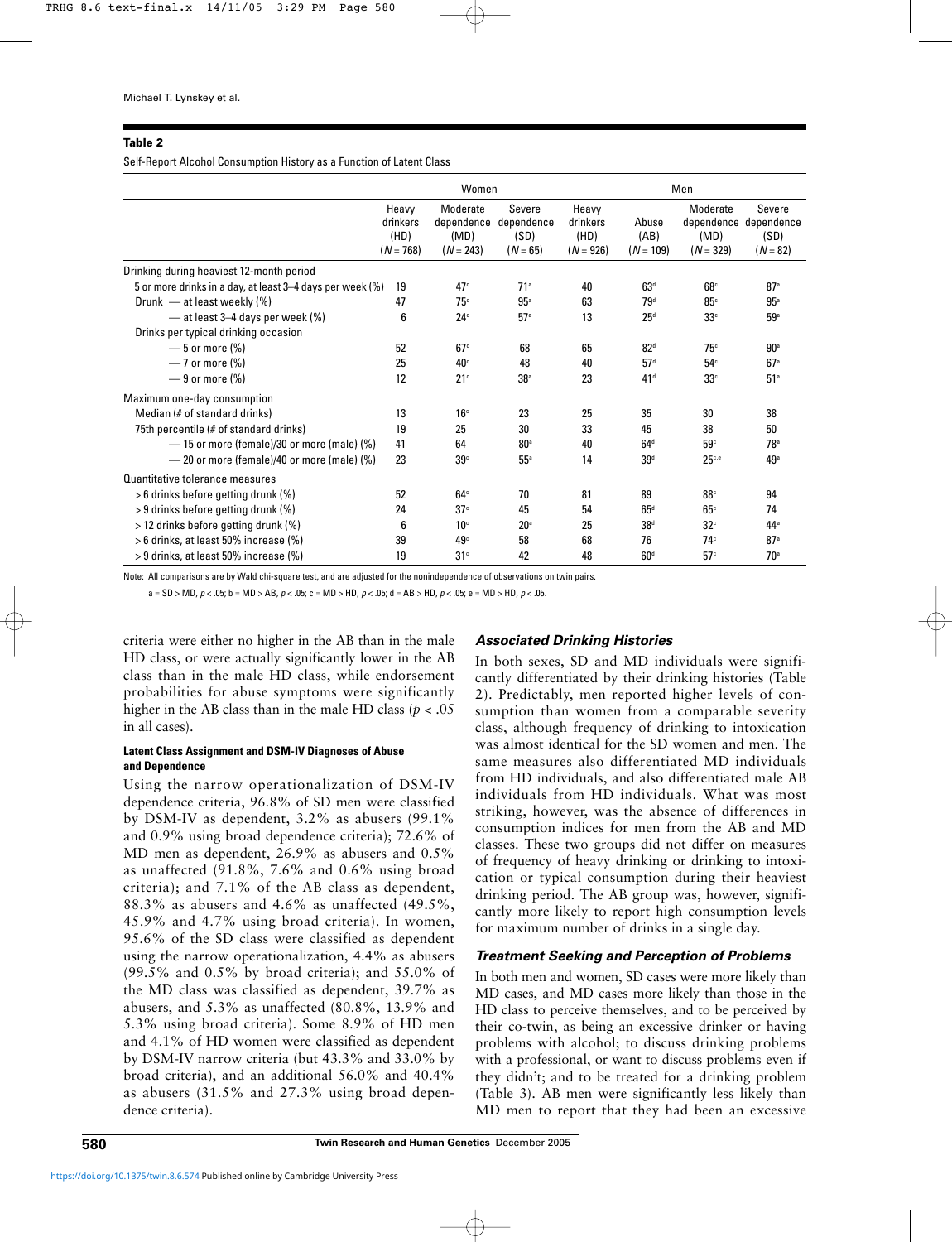History of Excessive Drinking or Alcohol Problems as Rated by Self or Co-Twin and Treatment Seeking as a Function of Latent Class

|                                              |                                                 | Women                                                |                                                   | Men                                             |                                     |                                        |                                                                  |
|----------------------------------------------|-------------------------------------------------|------------------------------------------------------|---------------------------------------------------|-------------------------------------------------|-------------------------------------|----------------------------------------|------------------------------------------------------------------|
| Drinking during heaviest 12-month period     | Heavy<br>drinkers<br>(HD)<br>$(N = 768)$<br>(%) | Moderate<br>dependence<br>(MD)<br>$(N = 243)$<br>(%) | Severe<br>dependence<br>(SD)<br>$(N = 65)$<br>(%) | Heavy<br>drinkers<br>(HD)<br>$(N = 926)$<br>(%) | Abuse<br>(AB)<br>$(N = 109)$<br>(%) | Moderate<br>(MD)<br>$(N = 329)$<br>(%) | Severe<br>dependence dependence<br>(SD)<br>$(N = 82)$<br>$(\% )$ |
| Excessive drinker (self-report)              | 25                                              | 58c                                                  | 94 <sup>a</sup>                                   | 27                                              | 35                                  | 67 <sup>b,c</sup>                      | 82 <sup>a</sup>                                                  |
| Excessive drinker (rated by co-twin)         | 13                                              | 33c                                                  | 63a                                               | 21                                              | 33 <sup>d</sup>                     | 34 <sup>c</sup>                        | 52 <sup>a</sup>                                                  |
| Felt s/he had drinking problem (self-report) | 9                                               | 41 <sup>c</sup>                                      | 83a                                               | 11                                              | 20 <sup>d</sup>                     | $45^{\text{b,c}}$                      | 73 <sup>a</sup>                                                  |
| Problems with alcohol (rated by co-twin)     | 11                                              | 24 <sup>c</sup>                                      | 62 <sup>a</sup>                                   | 18                                              | 43 <sup>d</sup>                     | 38 <sup>c</sup>                        | 55 <sup>a</sup>                                                  |
| Discussed drinking problem with professional | 4                                               | 19 <sup>c</sup>                                      | 57 <sup>a</sup>                                   | 5                                               | 16 <sup>d</sup>                     | 21 <sup>c</sup>                        | 60 <sup>a</sup>                                                  |
| Wanted to discuss but didn't                 | 2                                               | 12 <sup>c</sup>                                      | 40 <sup>a</sup>                                   | 2                                               | 5 <sup>d</sup>                      | 13 <sup>b,c</sup>                      | 43 <sup>a</sup>                                                  |
| Treated for a drinking problem               | 0                                               | $2^{\circ}$                                          | 31 <sup>a</sup>                                   | 0                                               | $\overline{2}$                      | 5с                                     | 24 <sup>a</sup>                                                  |

Note: All comparisons are by Wald chi-square test, and are adjusted for the nonindependence of observations on twin pairs.

 $a = SD > MD$ ,  $p < .05$ ;  $b = MD > AB$ ,  $p < .05$ ;  $c = MD > HD$ ,  $p < .05$ ;  $d = AB > HD$ ,  $p < .05$ ;  $e = MD > HD$ ,  $p < .05$ .

drinker or that they had had problems with alcohol, but were equally likely to be described by their cotwin as an excessive drinker, and more likely (though not significantly so) to be described by their co-twin as having a history of alcohol problems.

#### **Psychiatric Comorbidity**

In both men and women, histories of depression and childhood conduct disorder were reported most commonly by the SD class, and least commonly by the 'No Problem' class, with the MD and HD classes being intermediate (Table 4). In contrast to the MD class, a history of depression was reported no more often by the male AB class than by the 'No Problem' class. Childhood conduct disorder was reported significantly less often by the male AB class than by the MD class  $(\chi^2 = 6.67, df = 1, p = .01).$ 

## **Discussion**

In this heavy-drinking sample a significant proportion of people reported experiencing lifetime alcohol related problems: 82.7% of men and 65.3% of women reported experiencing at least one alcoholrelated problem while 16.1% of women and 31.0% of men met (broad) DSM-IV criteria for a lifetime diagnosis of alcohol dependence.

The findings of LCA indicated that symptoms of alcohol abuse and dependence could best be represented by a four-class solution in women and a five-class solution in men. In women these classes varied along a continuum of severity with 2.0% of the sample being classified as severely dependent, 7.6% as moderately dependent, 23.9% as heavy drinkers, and 66.5% as no or low problem drinkers. The preferred five-class solution among men identified four analogous classes, albeit with higher prevalences among the dependent classes: 3.2% were classified as severely dependent; 12.2% as moderately dependent; 34.3% as heavy drinkers and 46.4% as low/no problem

drinkers. In addition the analysis identified a fifth class — corresponding to abuse — in men only. This class comprised 4.0% of men in the sample who reported comparable drinking patterns for their heaviest drinking period to those reported by males assigned to the MD class, and were no less likely to report tolerance to alcohol, yet had very low probability of meeting narrow criteria for alcohol dependence. As the period of heaviest drinking was required to be of at least 12 months' duration, and as an even higher proportion of the AB than MD individuals reported very high levels of 1-day consumption (ever had 40 or more standard drinks in a single day), these differences are unlikely to result from a much briefer period of heavy drinking on the part of the AB class.

Examination of rates of DSM-IV diagnoses of alcohol abuse and dependence across these solutions provided support for the DSM conceptualization of abuse among men: specifically, using the narrow operationalization of DSM-IV dependence criteria, 88.3% of the abuse class were classified as meeting DSM-IV criteria for abuse while 7.1% were classified as dependent and only 4.6% were classified as unaffected. Comparison of rates of major depression and conduct disorder across the latent classes provided further validation of the above classification: among women there was a strong and consistent increase in risks of both these disorders with increasing severity of alcohol-related problems. Similarly, in men there were increasing rates of these disorders from no/few problems, heavy drinking, moderate and severe dependence. However, the pattern of comorbidity for the alcohol abuse group in men was unique: these individuals had a rate of depression equivalent to that among the no/few problem group and a rate of childhood conduct disorder that was significantly lower than that among the MD class.

Two explanations that are not mutually exclusive need to be considered for the male-only AB class. One explanation is that it is comprised of individuals who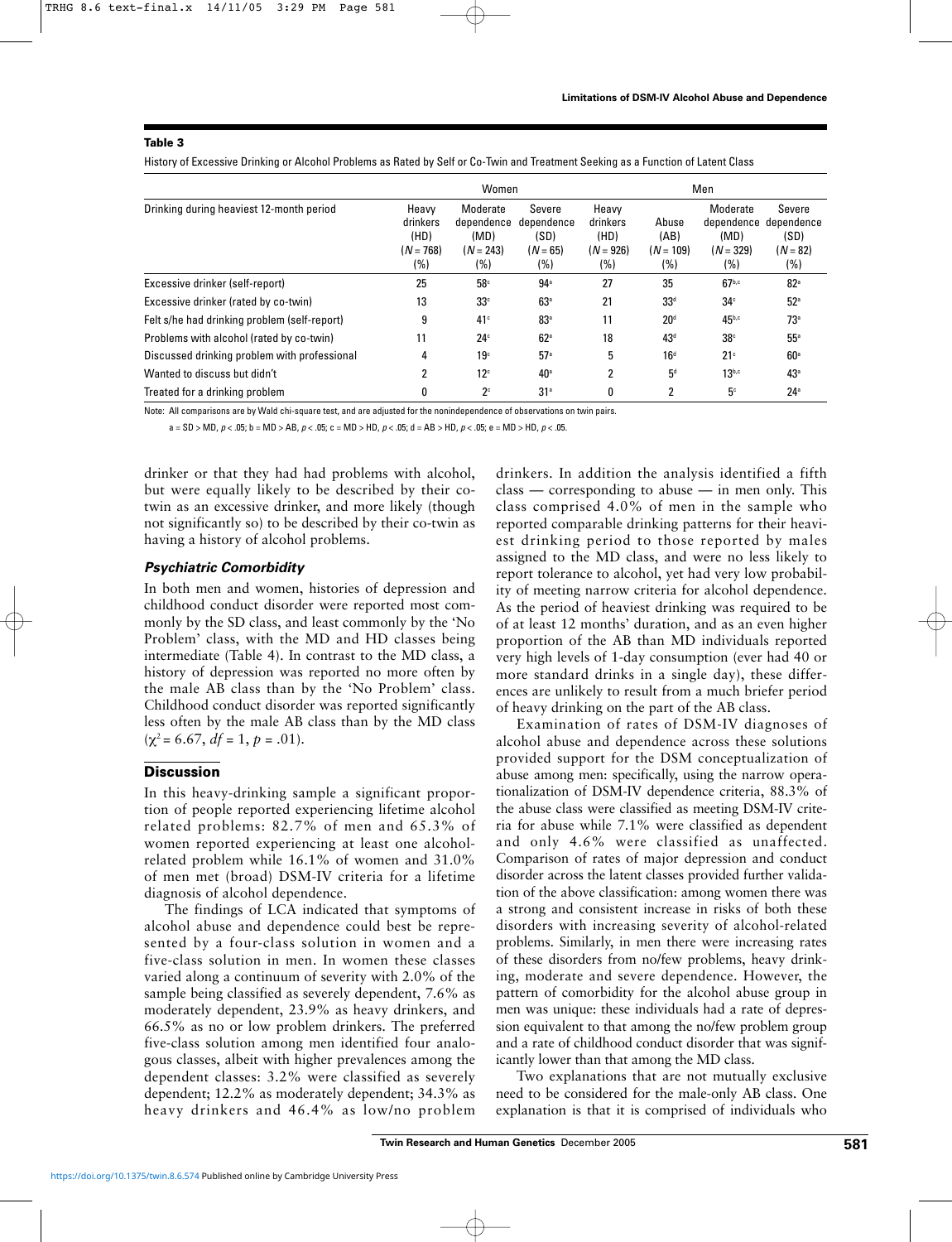Associations Between Latent Class and History of Childhood Conduct Disorder and Major Depression in Women and Men

|                          | Women      |      |                          |      |      |                    | Men  |                   |                  |      |      |                   |
|--------------------------|------------|------|--------------------------|------|------|--------------------|------|-------------------|------------------|------|------|-------------------|
|                          | Depression |      | Conduct disorder         |      |      | Depression         |      |                   | Conduct disorder |      |      |                   |
| Class                    | %          | 0R   | 95% CI                   | %    | 0R   | 95% CI             | %    | 0R                | 95% CI           | %    | 0R   | 95% CI            |
| No problems              | 27.0       | 1.00 | $\overline{\phantom{0}}$ | 0.7  | .00  |                    | 16.7 | 1.00              |                  | 2.2  | 1.00 |                   |
| Heavy drinking           | 39.4       | .75  | 1.46-2.08                | 2.0  | 3.02 | $1.45 - 6.31$      | 22.0 | 1.41              | 1.14–1.75        | 5.2  | 2.39 | $1.49 - 3.84$     |
| Moderate dependence (MD) | 49.4       | 2.68 | $2.04 - 3.52$            | 5.4  | 8.57 | 3.88-18.95         | 33.7 | 2.58              | 1.96-3.38        | 17.0 | 9.06 | $5.63 - 14.56$    |
| Severe dependence (SD)   | 69.2       | 6.02 | $3.54 - 10.24$           | 26.2 |      | 54.38 24.22-122.07 | 58.5 | 7.91              | $4.84 - 12.93$   | 35.4 |      | 25.74 14.11-46.98 |
| Abuse (AB)               |            |      |                          |      |      |                    | 17.4 | .06 <sup>NS</sup> | $0.63 - 1.76$    | 9.2  | 4.48 | $2.11 - 9.55$     |

Note: NS = nonsignificant.

Odds ratios (OR) and 95% confidence intervals (95% CI) are reported, together with lifetime prevalence (%) of these disorders as a function of class membership.

may be dependent but lack insight into their problems with alcohol. Alternatively, these individuals, despite a comparable period of heavy drinking, were much less likely to experience dependence symptoms. Their lower risk may potentially be a function of lower genetic or other risk factors for dependence. Consistent with this interpretation are the facts that the two dependence symptoms that were most likely to be endorsed were tolerance, which discriminated poorly between severe and moderate dependence and heavy drinking classes, and recurrent alcohol-related blackouts, an item whose appropriateness as an indicator of continued use despite physical problems may be questioned, and that alcohol withdrawal, and time spent using or recovering from the effects of alcohol had very low probability of endorsement by the AB class.

The findings of this study have important implications for the validity of DSM-IV and future nosologies. Specifically, they provide empirical support for the validity of 'abuse' as a qualitatively distinct component of alcohol use disorders in men. The existence of such a class has remained controversial with a number of authors arguing that abuse is not qualitatively distinct, but rather represents a mild or prodromal form of dependence. Some of the apparent discrepancy between our and previous findings may be related to the gender composition of the different samples studied. Specifically, the majority of previous studies have combined data from males and females and, given our finding that the AB class is male-specific, this practice may have obscured the existence of an AB class. Our findings of the unique nature of alcohol abuse are paralleled by recent findings that alcohol abuse is not simply a prodromal form of dependence, with relatively few subjects progressing to dependence over a 5-year period although approximately half of those with a diagnosis of abuse continued to experience alcohol-related problems over that period (Schuckit et al., 2001).

Given the male-specific nature of the AB class, future work should explore whether there is a similar, qualitatively distinct abuse group in women, but with such a group being distinguished by symptoms other

than those studied here. For example, prior research has pointed to problems surrounding arrests as a criterion (Heath & Martin, 1994) and, given the low rates of recurrent arrests among women (which may, in part, be due to gender-related biases in policing practices), the utility of this criterion for women is questionable. Similarly, our analyses suggested the need for further refinement of several criteria for dependence: both tolerance and using more than intended were frequently endorsed by members of the no/low problem and HD classes indicating that these criteria, as currently defined, have low specificity. Similar problems have been highlighted previously with several authors pointing to the need to refine these criteria (Caetano, 1999; Chung & Martin, 2002; Dawson, 1998; Langenbucher et al., 1996, 1997).

The identification of the AB class has important clinical and public health implications. First, they comprise a significant proportion of individuals classified with an alcohol use disorder: approximately 22% of men identified as such were classified in the abuse group. Second, the high rate of alcohol-related problems in this group attests to the importance of interventions to reduce and ameliorate the adverse consequences of alcohol consumption in this group.

#### **Acknowledgments**

This work was supported by grants AA07728, AA10248, AA13321, AA11998 from the US National Institute on Alcohol Abuse and Alcoholism.

#### **References**

- American Psychiatric Association. (1980). *Diagnostic and statistical manual of mental disorders* (3rd ed.). Washington, DC: Author.
- American Psychiatric Association. (1987). *Diagnostic and statistical manual of mental disorders* (3rd ed., rev.). Washington, DC: Author.
- American Psychiatric Association. (1994). *Diagnostic and statistical manual of mental disorders* (4th ed.). Washington, DC: Author.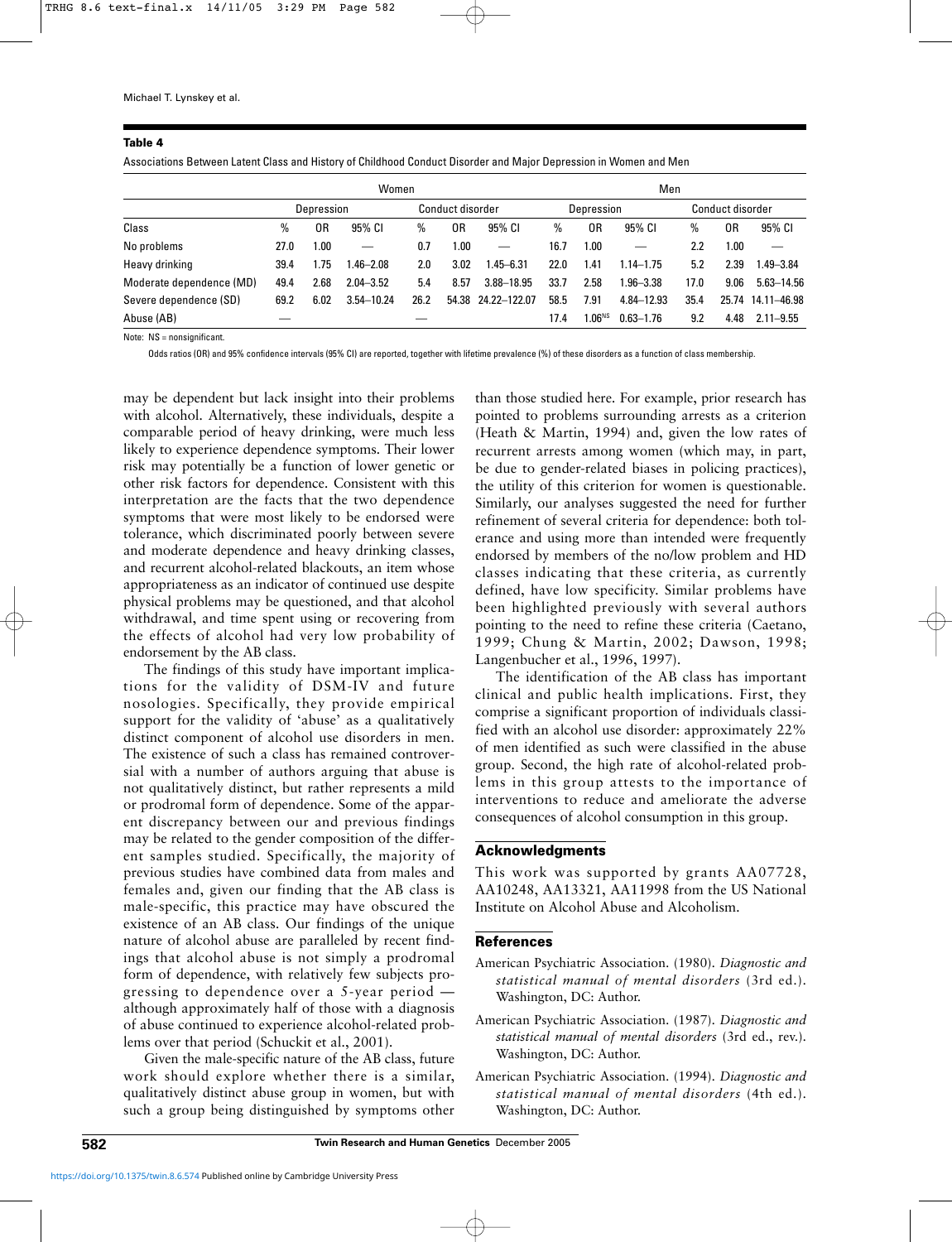- Andrews, G., Henderson, S., & Hall, W. (2001). Prevalence, comorbidity, disability and service utilization. Overview of the Australian national mental health survey. *British Journal of Psychiatry, 178,* 145–153.
- Bijl, R. V., Ravelli, A., & van Zessen, G. (1998). Prevalence of psychiatric disorder in the general population: Results of The Netherlands Mental Health Survey and Incidence Study (NEMESIS). *Social Psychiatry and Psychiatric Epidemiology*, *33*, 587–595.
- Bucholz, K. K., Cloninger, C. R., Dinwiddie, S. H., Hesselbrock, V. M., Nurnberger, J. I., Reich, T., Schmidt, I., & Schuckit, M. A. (1994). A new, semistructured psychiatric interview for use in genetic linkage studies: A report of the reliability of the SSAGA. *Journal of Studies on Alcohol, 55,* 149–158.
- Bucholz, K., Heath, A., Reich, T., Hesselbrock, V., Kramer, J., Nurnberger, J., & Schuckit, M. (1996). Can we subtype alcoholism? A latent class analysis of data from relatives of alcoholics in a multicenter family study of alcoholism. *Alcoholism: Clinical and Experimental Research, 20,* 1462–1471.
- Caetano, R. (1999). The identification of alcohol dependence criteria in the general population. *Addiction, 94,* 255–267.
- Chung, T., & Martin, C. S. (2002). Concurrent and discriminant validity of DSM-IV symptoms of impaired control over alcohol consumption in adolescents. *Alcoholism: Clinical and Experimental Research, 26,* 485–492.
- Dawson, D. A. (1998). Symptoms and characteristics of individuals with different types of recovery from DSM-IV alcohol dependence. *Journal of Substance Abuse, 10,* 127–142.
- Harford, T. C., & Muthen, B. O. (2001). The dimensionality of alcohol abuse and dependence: A multivariate analysis of DSM-IV symptom items in the national longitudinal survey of youth. *Journal of Studies on Alcohol, 62,* 150–157.
- Hasin, D., Grant, B. F., Cottler, L., Blaine, J., Towle, L., Ustun, B., & Sartorius, N. (1997). Nosological comparisons of alcohol and drug diagnoses: A multisite, multi-instrument international study. *Drug and Alcohol Dependence, 25,* 217–226.
- Hasin, D., Li, Q., McCloud, S., & Endicott, J. (1996). Agreement between DSM-III, DSM-III-R, DSM-IV and ICD-10 alcohol diagnoses in US communitysample heavy drinkers. *Addiction*, *91,* 1517–1527.
- Hasin, D. S., Muthen, B., Wisnicki, K. S., & Grant, B. (1994). Validity of the bi-axial dependence concept: A test in the US general population. *Addiction*, *89,* 573–579.
- Hasin, D. S., Van Rossem, R., McCloud, S., & Endicott, J. (1997). Differentiating DSM-IV alcohol dependence and abuse by course: Community heavy drinkers. *Journal of Substance Abuse, 9,* 127–135.
- Heath, A. C., Bucholz, K. K., Slutske, W. S., Madden, P. A. F., Dinwiddie, S. H., Dunne, M. P., Statham, D. J., Whitfield, J. B., Martin, N. G., & Eaves, L. J. (1994). The assessment of alcoholism in surveys of the general community: What are we measuring? Some insights from the Australian Twin Panel Interview Survey. *International Review of Psychiatry, 6,* 295–307.
- Heath, A. C., Howells, W., Kirk, K. M., Madden, P. A., Bucholz, K. K., Nelson, E. C., Slutske, W. S., Statham, D. J., & Martin, N. G. (2001). Predictors of nonresponse to a questionnaire survey of a volunteer twin panel: Findings from the Australian 1989 twin cohort. *Twin Research, 4,* 73–80.
- Heath, A. C., & Martin, N. G. (1994). Genetic influences on alcohol consumption patterns and problem drinking: Results from the Australian NH&MRC twin panel follow-up survey. *Annals of the New York Academy of Science, 708,* 72–85*.*
- Helzer, J. E., Burnam, A., & McEvoy, T. (1991). Alcohol abuse and dependence. In L. N. Robins & D. A. Regier (Eds.), *Psychiatric disorders in America: The Epidemiologic Catchment Area study* (pp. 81–115). New York, NY: The Free Press.
- Hesselbrock, M., Easton, C., Bucholz, K. K., Schuckit, M., & Hesselbrock, V. (1999). A validity study of the SSAGA: A comparison with the SCAN. *Addiction, 94,* 1361–1370.
- Kendler, K. S., Karkowski, L. M., Prescott, C. A., & Perdersen, N. L. (1998). Latent class analysis of Temperance Board registrations in Swedish male–male twin pairs born 1902–1949: Searching for subtypes of alcoholism. *Psychological Medicine, 28,* 803–813.
- Kessler, R., McGonagle, K., Zhao, S., Nelson, C., Hughes, M., Eshleman, S., Wittchen, H., & Kendler, K. (1994). Lifetime and 12-month prevalence of DSM-III-R psychiatric disorders in the United States: Results from the National Comorbidity Survey. *Archives of General Psychiatry, 51,* 8–19.
- Knopik, V. S., Heath, A. C., Madden, P. A. F., Bucholz, K. K., Slutske, W. S., Nelson, E. C., Statham, D., Whitfield, J. B., & Martin, N. G. (2004). Genetic effects on alcohol dependence risk: Re-evaluating the importance of psychiatric and other heritable risk factors. *Psychological Medicine*, *34,* 1519–1530.
- Langenbucher, J., Chung, T., Morgenstern, J., Labouvie, E., Nathan, P. E., & Bavly, L. (1997). Physiological alcohol dependence as a 'specifier' of risk for medical problems and relapse liability in DSM-IV. *Journal of Studies on Alcohol, 58,* 341–350.
- Langenbucher, J., Labouvie, E., & Morgenstern, J. (1996). Measuring diagnostic agreement. *Journal of Consulting and Clinical Psychology*, *64,* 1258–1289.
- McCutcheon, A. L. (1987). *Latent class analysis*. Newbury Park, CA: Sage.
- Muthen, B. O., Grant, B., & Hasin, D. (1993). The dimensionality of alcohol abuse and dependence: Factor analysis of DSM-III-R and proposed DSM-IV